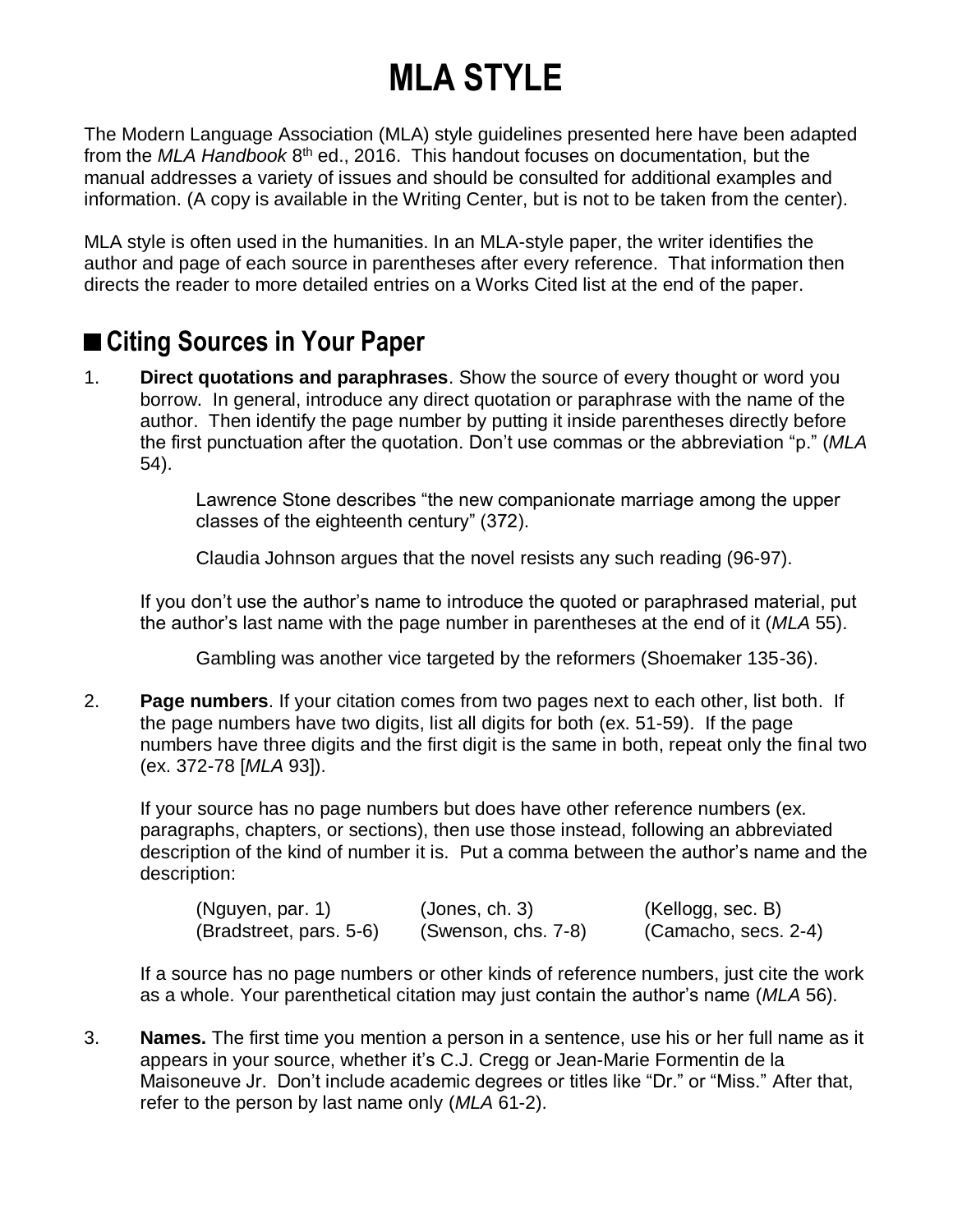When you name authors in a parenthetical citation, use their last names only. Don't put initials in parenthetical citations unless that's the only possible way of distinguishing between two different sources. (*MLA* 54-55).

Austen's novels have been described both as politically radical (C. Johnson 217) and as socially conservative (M. Johnson 59).

4. **Multiple authors.** If your source has two authors, put each author's last name in parentheses *(MLA* 116).

The novel attacked the nation's monetary policy (Diaz and Polanski 134).

If your source has three or more authors, include only the first author's name with "et al." Note that "et al." is not italicized and that there is a period after "al." (*MLA* 116).

A recent study found a strong correlation between positive parenting behaviors and reduced school violence (Larsen et al. 39).

5. **Organizations as authors.** When the author of your source is an organization, you can put its full name inside citation parentheses using common abbreviations—although you can also work a long name into a signal phrase instead (*MLA* 117).

> One study argues that an increased minimum wage would have significant effects (Natl. Labor Relations Board 124).

A study sponsored by the National Labor Relations Board argues that an increased minimum wage would have significant effects (124).

6. **No author**. When you don't know the name of your source's author, use the words of the noun phrase by which the title is alphabetized on your Works Cited page. Do not include "a," "an," or "the." If the title does not begin with a noun phrase, use the word it does begin with. Italicize the title of a periodical, book, or report; use quotation marks for an article (*MLA* 118).

| The End of the Beginning         | $\rightarrow$ | (End 43)             |
|----------------------------------|---------------|----------------------|
| "Ten Great Uses for Baking Soda" | $\rightarrow$ | ("Ten Great Uses" 2) |
| "Now it begins"                  | →             | ("Now" 3)            |

The pamphlet's attack on the tax hike was vicious ("Murderous Legislators" 24).

7. **One author, multiple works**. If you have two works by the same author, identify each by its author, abbreviated title, and page number. Abbreviate the title based on the rules in item #6, above. If you name the author in the text, give only a title and page reference in your parentheses (*MLA* 55, 118).

> Just as Tilney follows the "dictate of conscience" (Austen, *Northanger Abbey* 243), Ferrars places his fate in the hands of the abominable Lucy Steele as a matter of "duty," as he later explains, "independent of my feelings" (Austen, *Sense* 356).

Austen's character Elinor Dashwood suppresses her own feelings (*Sense* 356).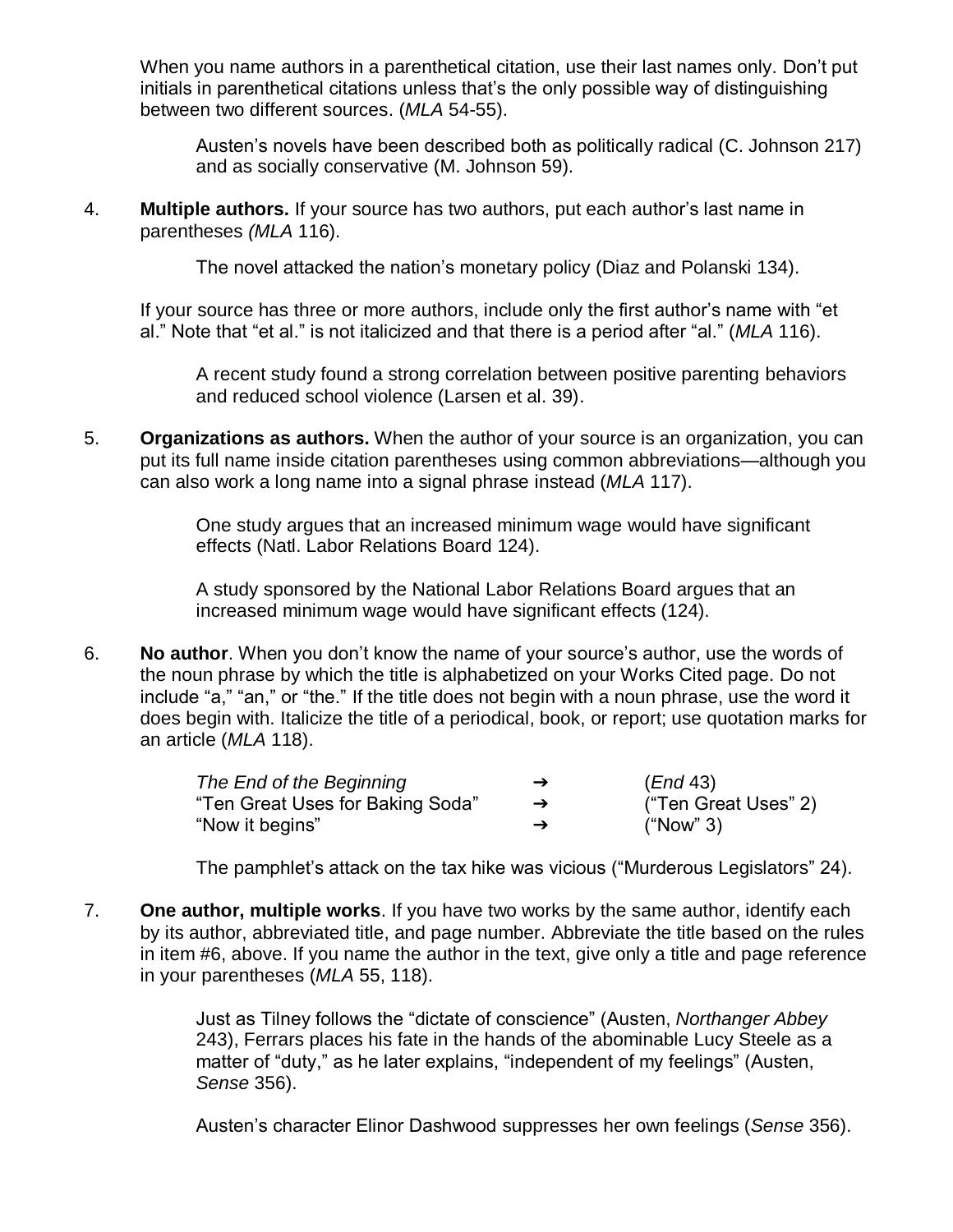8. **One citation, multiple sources.** If you refer to several sources within the same parentheses, use a semicolon to separate last names and put them in the same order in which they're listed on your Works Cited page (*MLA* 58).

Others insist that the policy is misguided (Rodriguez 134; Cohn 57).

9. **One paragraph, multiple references to same source.** You can show that you found all the information in your paragraph in a single part of one source by mentioning the author's name at the beginning of the paragraph and giving the parenthetical citation at the end (*MLA* 125).

> By watching the cottagers, Shelley's creature both learns about family and learns how isolated he is in not having one. His observations teach him the difference between children and parents, and they show him how parents interact with children at different ages. As he sees the warm relationships between Felix, Agatha, and the old man, he "groans" to realize that he has no siblings or parents of his own (130).

If, however, you are discussing both your own ideas and your source's, you'll need to show where your ideas end and the author's ideas begin by repeating the author's name every time you come back to it (*MLA* 125).

Kennedy sees Sister as the victim of her family's bad behavior (45). This portrayal is unconvincing, however, because Sister's own actions, like taking the radio that had been a joint gift to her mother, are so outrageous. While it may be true that she was driven out of the household (Kennedy 46), Sister's attitude towards Stella-Rondo was hostile from the beginning.

10. **Indirect quotations**. If an idea or quotation that you want to use is quoted in another source (also called a "secondary citation"), use the original source if you can. If not, name the original source in a signal phrase and then use parentheses and the abbreviation "qtd. in" to identify the place where you found it (*MLA* 124).

> Both characters are judged by standards founded, according to Anthony Fletcher, "upon an inner self discipline" (qtd. in Shoemaker 35).

11**. Major works**. Major works like the Qur'an and *The Odyssey* have standard numbering systems that cross all editions and translations, so use those systems instead of page numbers. The words "Bible," "Qur'an," and "Talmud" are not italicized when they stand alone, but they are when part of a specific edition's title. If you are referring to the bible, identify the version you're using when you first refer to it. Books of the bible and the titles of famous literary works may be abbreviated; see the list of the accepted abbreviations (*MLA* 69, 97-101).

> (*New English Bible*, 2 Sam. 2:1-10) (*Ado*, 2.4.15)

- 12. **Long quotations**. If your quotation is longer than four typed lines, set it off from the rest of your paper by indenting it ½ inch (one tab space.) Double space it and don't use quotation marks (*MLA* 76).
- 13. **How much can I quote?** As a general rule, not more than 10% of your paper should consist of direct quotations.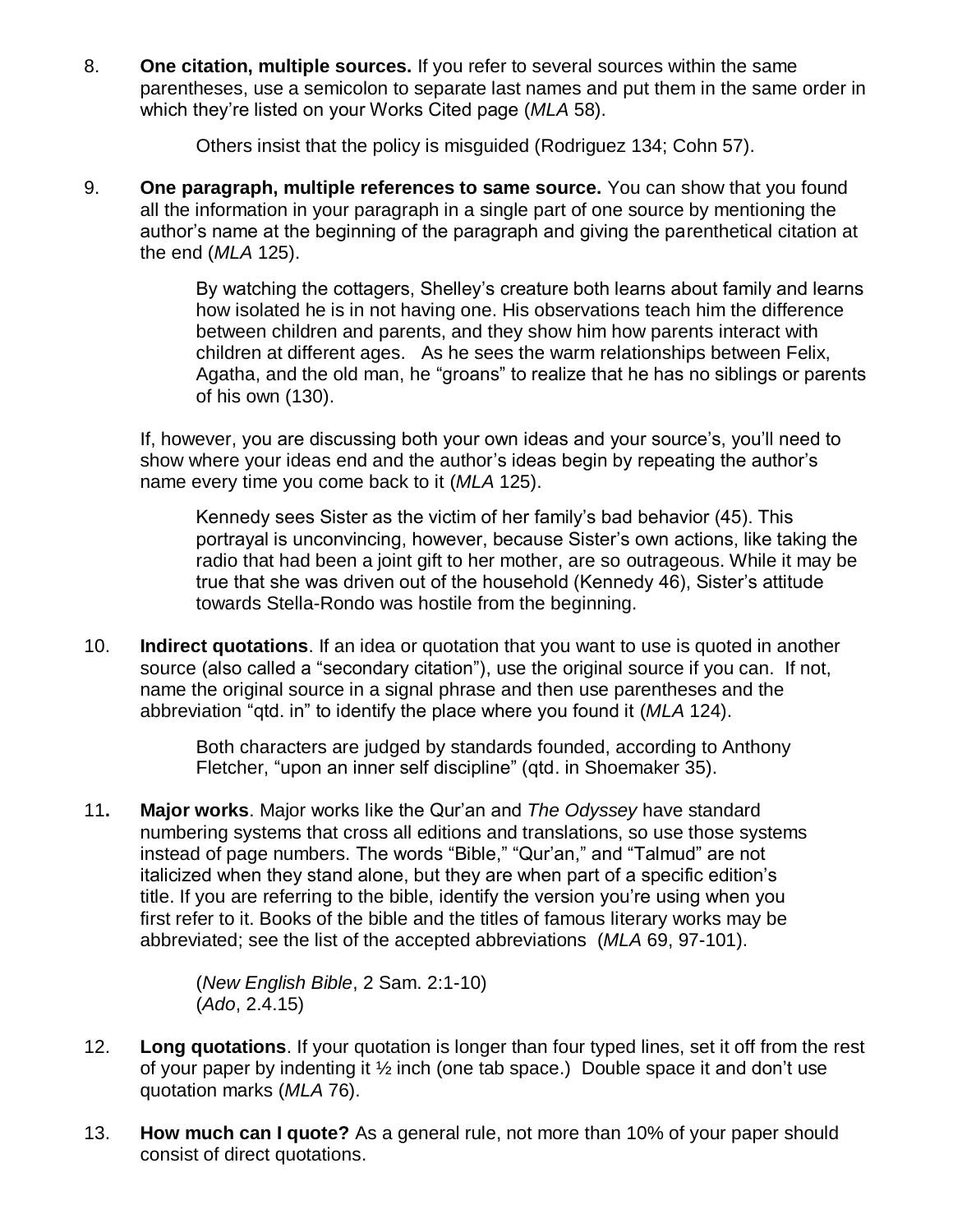## **■The Works Cited List**

The Works Cited list at the end of your paper contains the sources you cited in the paper. (Less often, it can list the sources you consulted while writing and be titled "Bibliography.") Its purpose is to help readers find the materials you used, so each entry must be complete and accurate.

- 14. **Page format**. Every line should be double-spaced, without extra spaces between entries. The words "Works Cited" should be centered at the top without underlining, italics, or quotation marks. The pages should be numbered as part of your paper.
- 15. **Indentation.** Use the "hanging indent" format: start the first line of each entry at the left margin, but indent all subsequent lines one tab space (five spaces).
- 16. **Order of references.** List each source alphabetically by the last name of its first author. If there is no author, alphabetize by the first word of its title excluding *a, an,* and *the* (*MLA* 112).
- 17. **One author, multiple works.** When you have more than one work by the same author, list the author's name for the first entry only. For other works by the same author, substitute three hyphens and a period for the author's name and list titles alphabetically (*MLA* 113).

Hou, Haixia. *A Dream Deferred*. Random House, 2001. - - -. *Voices of the Harlem Renaissance*. Doubleday, 1998.

- 18. **Names.** List names as they appear in your source but don't include degrees or titles. Reverse the first and last names of the first author; **don't** reverse any other names in the entry, even a co-author's. If a source has two authors, don't change the order in which they're named. It's fine if the author's name is a pseudonym, such as an online username (*MLA* 21, 24, 61-62).
- 19. **Italics and quotation marks**. Titles of books, periodicals, web sites, online databases, albums, television shows and movies (longer works bought individually) are italicized. Titles of stories, essays, poems, web pages, songs, and television episodes (shorter works often collected with others in books, websites, or CDs) are put in quotation marks. Don't italicize a title within a title that's already italicized, even if the results look strange. (*MLA* 68-71).
- 20. **Required components**. Book citations include the author, title, publisher, and year. Journal citations include the author, title, journal, volume, issue, date (including month or season, if given), and page numbers. If an element is missing but the information is in another source, put it in square brackets; if you can't find it, just skip it. MLA's online resources say that no placeholder (like "n.d." for "no date") is required. (*MLA* 45, 94-95, 111; see also www.mla.org/MLA-Style/What-s-New-in-the-Eighth-Edition).
- 21. **Dates**. A book's date is usually on the copyright page behind the title page. For full dates, abbreviate the month if 4+ letters) and put the day first: 15 Mar. 2015. (*MLA* 45, 94-95).
- 22. **Pages**. On your "works cited" page, **although not in your paper,** you'll put "p." in front of a single page number and "pp." instead of a page range (MLA 46).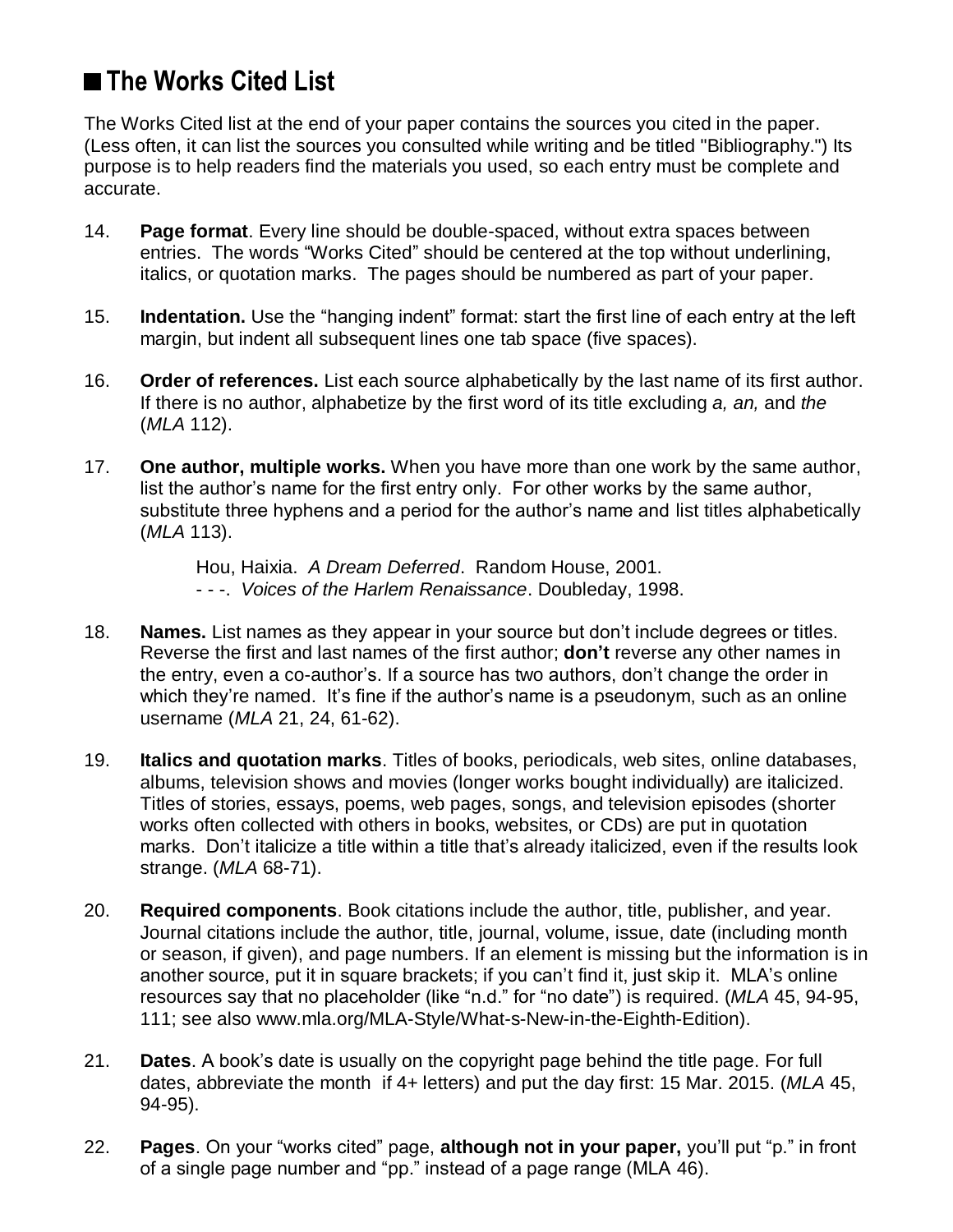- 23. **URLs**. URLs are required for online sources. Do not include the http:// or https:// at the beginning and do put a period at the end. If a DOI is available, use it instead (*MLA* 48).
- 24. **Databases.** If your source is from a database (ex. EBSCO, or JSTOR), name that database in your reference entry after the page information and give the url for your source (*MLA* 32).

## **■Sample References**

A. Book with two authors and subtitle *(MLA 21,25)*.

Emanuel, Paul, and Lucy Snowe. *Instruction*: *Small Groups.* Doubleday, 2004.

B. Book with editor instead of authors *(MLA 23).*

Casaubon, Edward, editor. *World Mythologies*. Wilson, 1992.

C. Book with editor and author, second edition *(MLA 37-39)*.

Garth, Mary. Collected Essays. Edited by Sheila Kelly, 2<sup>nd</sup> ed., Patriot, 1974.

D. Essay, chapter or section in edited work. *(MLA 35)*.

Linville, Cynthia. "Editing Line by Line." *ESL Writers: A Guide for Writing Center Tutors*, edited by Shanti Bruce and Ben Rafoth, 2nd ed., Boynton/Cook Publishers, 2009, pp.116-31.

E. Journal article with three or more authors, originally published online *(MLA 22,48).*

Bertram, Thomas, et al. "Part-time Parent, Part-Time Power." *Persuasions,* vol. 35, no.1, Winter 2015, www.jasna.org/persuasions/ on-line/vol35no1/bertram.html.

F. Journal article from a database *(MLA 32).*

Lee, Wendy Anne. "Resituating 'Regulated Hatred': D.W. Harding's Jane Austen." *ELH*, vol. 77, no.4, 2010, pp. 996-1014. *JSTOR*, www.jstor.org/stable/pdf/40963117.pdf?\_=1471459730771.

G. Printed magazine article accessed through a database *(MLA 30-32).*

Paumgarten, Nick. "The \$40 Million Elbow." *The New Yorker,* vol. 82, no. 34, 23 Oct. 2006, pp. 32-33. *Literature Resource Center, EBSCOhost,*  eds.b.ebscohost.com/eds/detail/detail?vid=1&sid=e7ad1937-1a54-4b4bbe8b0f77200cd371%40sessionmgr106&hid=113&bdata=JnNpdGU9ZWR zLWxpdmU%3d#AN=edsgcl.153259512&db=edsglr.

H. Printed magazine article accessed online *(MLA 43)*.

Worrall, Simon. "Pilgrims' Progress." *Smithsonian,* Nov. 2006, www.smithsonianmag.com/people-places/pilgrims-progress-135067108/?no-ist.